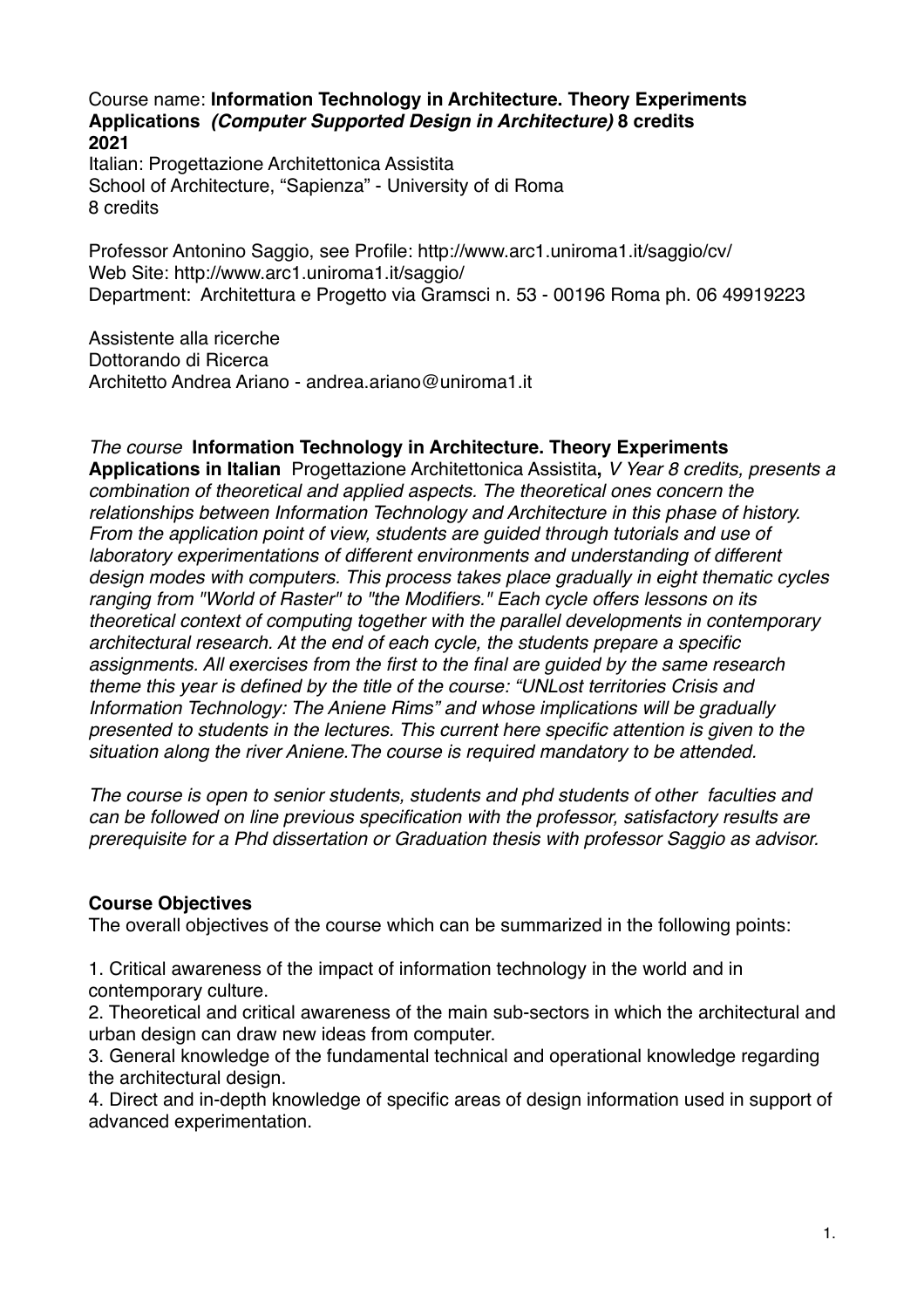# **Principal Contents**

The course will consist of lectures, seminars, tutorials, traditional and electronic reviews. It is organized into seven thematic cycles, each marked by a pair of points of view: the first looks at contemporary architecture - its lines of development and its latest research - the second point of observation, deals with the field of knowledge and in-depth technical and technology in relation to the world of electronic. The apparent imbalance between the two points of views determines the internal dynamics of the course, its motivation and its ultimate reason. Here are the seven major areas of work:

1. The impact of information technology in the city and contemporary architectural research | The World Wide Web

2. The world of pixels: materiality and immateriality | Hardware and screens, scanning images I The World raster.

3. The layering and overlapping | The World of vectors. Geometries and layers. Scripting 4. Mass collision & trajectories | The creation of three-dimensionality. Extrusions, rotations, Boolean Operations

5. Strategic data driven projects | The organization of information. The database

6. The projects of modification | Dynamic interconnections. Hierarchical structures and intelligent models

7. New Frontiers of Research | Morphing, modifiers, poly surfaces, attractors (optional depending on calendar)

## **Examinations**

The course leaves students free to locate in the field of architecture, design and urban design the fields where information technology is not an accessory, but a range of actions and technologies to deal with, an objective situation of difficulty. The title of the course "Modernity Crisis Information Technology" in fact echoes the idea that modernity is related to an answer to a crisis" a moral contradiction, and it also raises an aesthetics of rupture and change" (Zevi, Baudrillard). In this year the practical experiences of the students will focus on is the creation of a large progetto for Roma called "UNLost Territories Aniene Edges".

The project intends to relate in a urban design a series of urban and underutilized areas in Rome, as said, with particular attention along the Aniene rim.

Will be the subject of the final examination the following documents (also in electronic form and in summary form).

A. A log book will contain notes and comments of ex cathedra lectures, seminars and monographic section with a body extended and detailed reading and study.

B. Intermediate tests requested by the teacher in relation to the seven points listed above C. A final thematic research that addresses the educational and conceptual lines, and the main design features and experimental in the monographic theme of this year's "UnLost Territories Aniene Edges." The thematic research will develop a direct relationship with the teacher.

The oral examination performed will include a section in which the student will demonstrate an understanding and assimilation of different materials exposed in thematic cycles and illustrative part of the documents produced at points A. B. and C.

The frequency of the Course is considered essential along with an attentive presence and active participation during class time that will take place entirely in the laboratory.